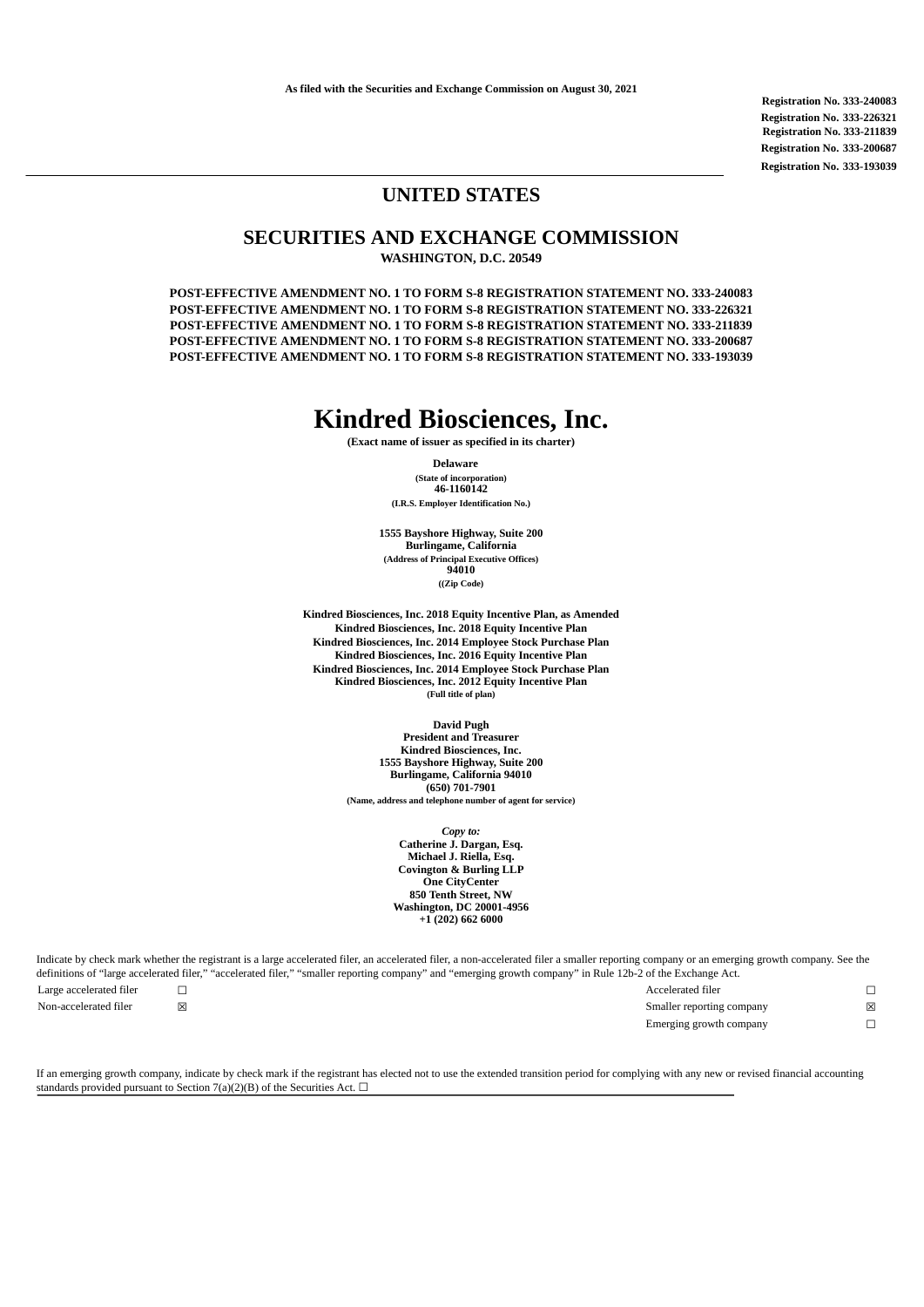#### **DEREGISTRATION OF COMMON STOCK**

This Post-Effective Amendment relates to the following Registration Statements on Form S-8 (collectively, the "Registration Statements") filed by Kindred BioSciences, Inc., a Delaware corporation ("KindredBio") with the SEC:

- Registration Statement No. 333-240083, filed on July 24, 2020, relating to the registration of 1,600,000 shares of common stock issuable under the Kindred Biosciences, Inc. 2018 Equity Incentive Plan, as amended;
- Registration Statement No. 333-226321, filed on July 24, 2018, relating to the registration of 3,000,000 shares of common stock issuable under the Kindred Biosciences, Inc. 2018 Equity Incentive Plan and 200,000 shares of common stock issuable under the Kindred Biosciences, Inc. 2014 Employee Stock Purchase Plan;
- Registration Statement No. 333-211839, filed on June 3, 2016, relating to the registration of 3,000,000 shares of common stock issuable under the Kindred Biosciences, Inc. 2016 Equity Incentive Plan;
- Registration Statement No. 333-200687, filed on December 2, 2014, relating to the registration of 200,000 shares of common stock issuable under the Kindred Biosciences, Inc. 2014 Employee Stock Purchase Plan; and
- Registration Statement No. 333-193039, filed on December 23, 2013, relating to the registration of 3,965,775 shares of common stock issuable under the Kindred Biosciences, Inc. 2012 Equity Incentive Plan.

On June 15, 2021, KindredBio entered into an Agreement and Plan of Merger (as amended on June 30, 2021, the "Merger Agreement") with Elanco Animal Health Incorporated, an Indiana corporation ("Elanco"), and Knight Merger Sub, Inc., a Delaware corporation and wholly owned subsidiary of Elanco ("Merger Sub"). Pursuant to the Merger Agreement, on August 27, 2021, Merger Sub merged with and into KindredBio, with KindredBio surviving the merger as a wholly owned subsidiary of Elanco.

As a result of the consummation of the transactions contemplated by the Merger Agreement, KindredBio has terminated all offerings of its securities pursuant to the Registration Statements. In accordance with the undertakings made by KindredBio in the Registration Statements to remove from registration by means of a post-effective amendment any securities that had been registered for issuance but remain unsold at the termination of the offering, KindredBio hereby removes and withdraws from registration any and all securities registered pursuant to the Registration Statements that remain unsold as of the date hereof.